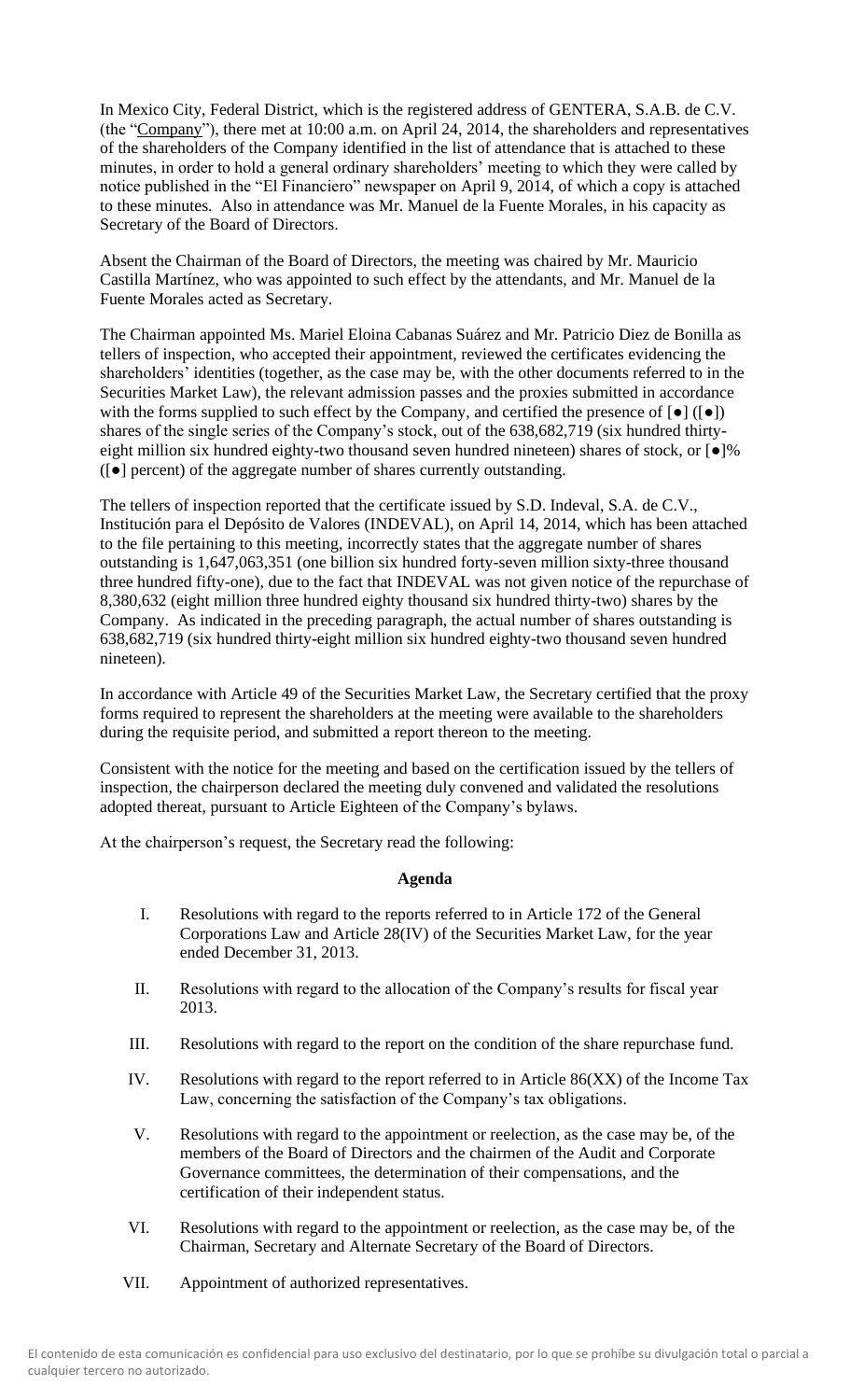The shareholders then discussed, considered and addressed each and all of the items included in the agenda, read the proposals submitted in connection therewith, a copy of which is attached to these minutes, and adopted the following resolutions by a majority of the present shareholders or their representatives:

#### **Resolutions**

## **I. Resolutions with regard to the reports referred to in Article 172 of the General Corporations Law and Article 28(IV) of the Securities Market Law, for the year ended December 31, 2013.**

- I.1 It is hereby resolved to acknowledge and approve (i) the reports submitted by the Audit and Corporate Governance committees pursuant to Article 43 of the Securities Market Law; (ii) the report submitted by the Chief Executive Officer pursuant to Article 44(XI) of the Securities Market Law, as with respect to the transactions entered into by the Company during the year ended December 31, 2013, including the annual sustainability report as with respect to the performance of the Company during the year; (iii) the opinion of the Board of Directors as with respect the report submitted by the Chief Executive Officer; and (iv) the report submitted by the Board of Directors pursuant to paragraph (b) of Article 172 of the General Corporations Law, as with respect to the principal accounting and disclosure policies and criteria followed in connection with the preparation of the Company's financial information. Such reports were read by the Secretary upon request of the chairperson.
- I.2 It is hereby resolved to attach to the minutes of this meeting a copy of each of the reports referred to in item I.1 above, including the Company's financial statements as of and for the year ended December 31, 2013, which are comprised of the following documents:
	- **Balance Sheet:**
	- Income Statement:
	- **EXECUTE:** Statement of Changes in Stockholders' Equity;
	- Cash Flow Statement, and
	- Notes to the Financial Statements.
- I.3 It is hereby resolved to approve each and all of the actions taken and the transactions entered into by the Company during the year ended December 31, 2013, and to ratify each and all of the actions taken the Company's Board of Directors as of such date.

## **II. Resolutions with regard to the allocation of the Company's results for fiscal year 2013.**

It is hereby resolved to allocate the Company's net profit pursuant to its audited financial statements as of and for the year ended December 31, 2013, as follows:

- (i) MXN \$113,161,325.78 (one hundred thirteen million one hundred sixtyone thousand three hundred twenty-five pesos and seventy-eight cents), to increase the legal reserve fund;
- (ii) MXN \$208,294,219.34 (two hundred eight million two hundred ninetyfour thousand two hundred nineteen pesos and thirty-four cents), to replenish the share repurchase fund, and
- (iii) the balance, or MXN \$1,941,770,970.49 (one billion nine hundred fortyone million seven hundred seventy thousand nine hundred seventy pesos and forty-nine cents), to the Company's retained earnings account.

### **III. Resolutions with regard to the report on the condition of the share repurchase fund.**

III.1 It is hereby resolved to acknowledge and approve in its terms the report on the condition of the Company's share repurchase fund, which was issued in accordance with Article 60(III) of the General Provisions Applicable to all Issuers and Other Participants in the Securities Market (commonly known as *Circular*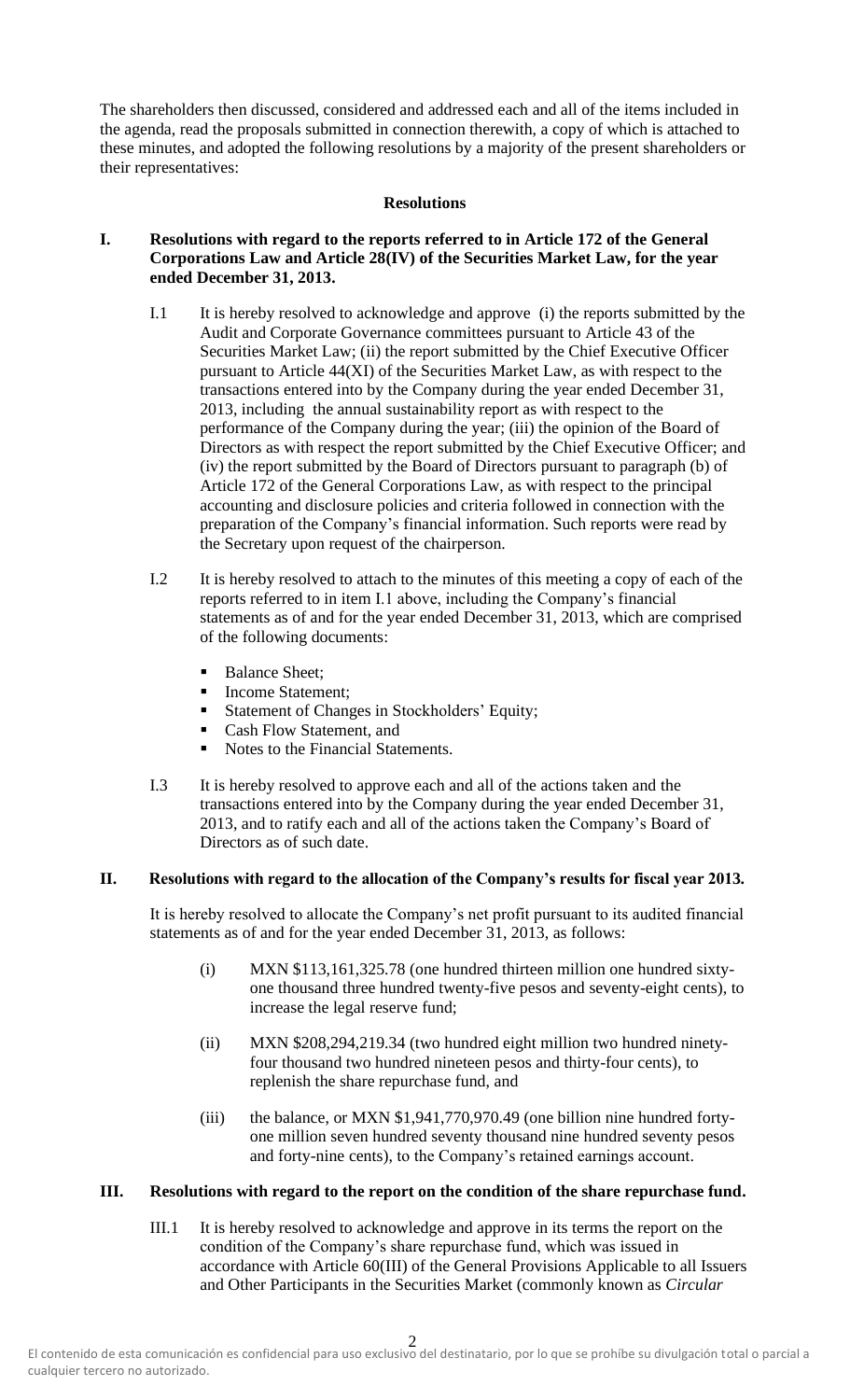*Única de Emisoras*) and with the Company's Share Repurchase Policies. A copy of said report is to be attached to the minutes of this meeting.

III.2 The share repurchase fund for the foregoing fiscal year shall amount to MXN \$700,000,000 (seven hundred million pesos) and may be used in accordance with the Company's Share Repurchase Policies.

### **IV. Resolutions with regard to the report referred to in Article 86(XX) of the Income Tax Law, concerning the satisfaction of the Company's tax obligations.**

It is hereby resolved to acknowledge the report on the satisfaction of the Company's tax obligations for the year ended December 31, 2013, which was submitted in accordance with Article 86(XX) of the Income Tax Law and read by the Secretary. According to such report, as of the date thereof the Company was in compliance with all of its obligations.

### **V. Resolutions with regard to the appointment or reelection, as the case may be, of the members of the Board of Directors and the chairmen of the Audit and Corporate Governance committees, the determination of their compensations, and the certification of their independent status.**

V.1 It is hereby resolved to accept the resignations of Messrs. Michael Chu Yang, Javier Fernández Cueto González de Cosío, Fernando Álvarez Toca, Antonio Mario Prida Peón del Valle, Tomás Guillén Cienfuegos, Martín Felipe Arias Yaniz, Oscar Iván Mancillas Gabriele, Manuel Constantino Gutiérrez García, Santiago Casanueva Pérez, Juan Carlos Domenzain Arizmendi, Charbel Christian Francisco Harp Calderoni, Jerónimo Luis Patricio Curto de la Calle and Enrique Majos Ramírez, to their positions as alternate members of the Board of Directors.

It is hereby acknowledged that the shareholders expressed to Messrs. Chu, Fernández Cueto, Álvarez, Prida, Guillén, Arias, Mancillas, Gutiérrez, Casanueva, Domenzain, Harp, Curto and Majos their appreciation for their services, approved each and all of the actions taken by them in connection the performance of their duties, and released them from any liability in which they may have incurred as a result thereof.

V.2 It is hereby resolved to reelect the individuals identified below as members of the Company's Board of Directors, who shall serve as either independent or related directors as indicated beside their names. Accordingly, the Board of Directors shall be comprised as follows:

| <b>Directors</b>                   | <b>Status</b> |
|------------------------------------|---------------|
| Carlos Antonio Danel Cendoya       | Related       |
| Carlos Labarthe Costas             | Related       |
| Álvaro Rodríguez Arregui           | Independent   |
| Claudio Xavier González Guajardo   | Independent   |
| Guillermo José Simán Dada          | Independent   |
| John Anthony Santa María Otazúa    | Independent   |
| José Ignacio Ávalos Hernández      | Related       |
| José Manuel Canal Hernando         | Independent   |
| Juan Ignacio Casanueva Pérez       | Related       |
| Juan José Gutiérrez Chapa          | Related       |
| Luis Fernando Narchi Karam         | Related       |
| Martha Elena González Caballero    | Independent   |
| Rose Nicole Dominique Reich Sapire | Independent   |

- V.3 It is hereby resolved to reelect Mr. Manuel Canal Hernando as Chairman of the Corporate Governance Committee.
- V.4 It is hereby resolved to reelect Ms. Martha Elena González Caballero as Chairman of the Audit Committee.
- V.5 Those directors who hold executive positions will not be entitled to receive any compensation for their board memberships. All other members of the Board of Directors and its committees shall receive such compensations as the Corporate Governance Committee may determine.